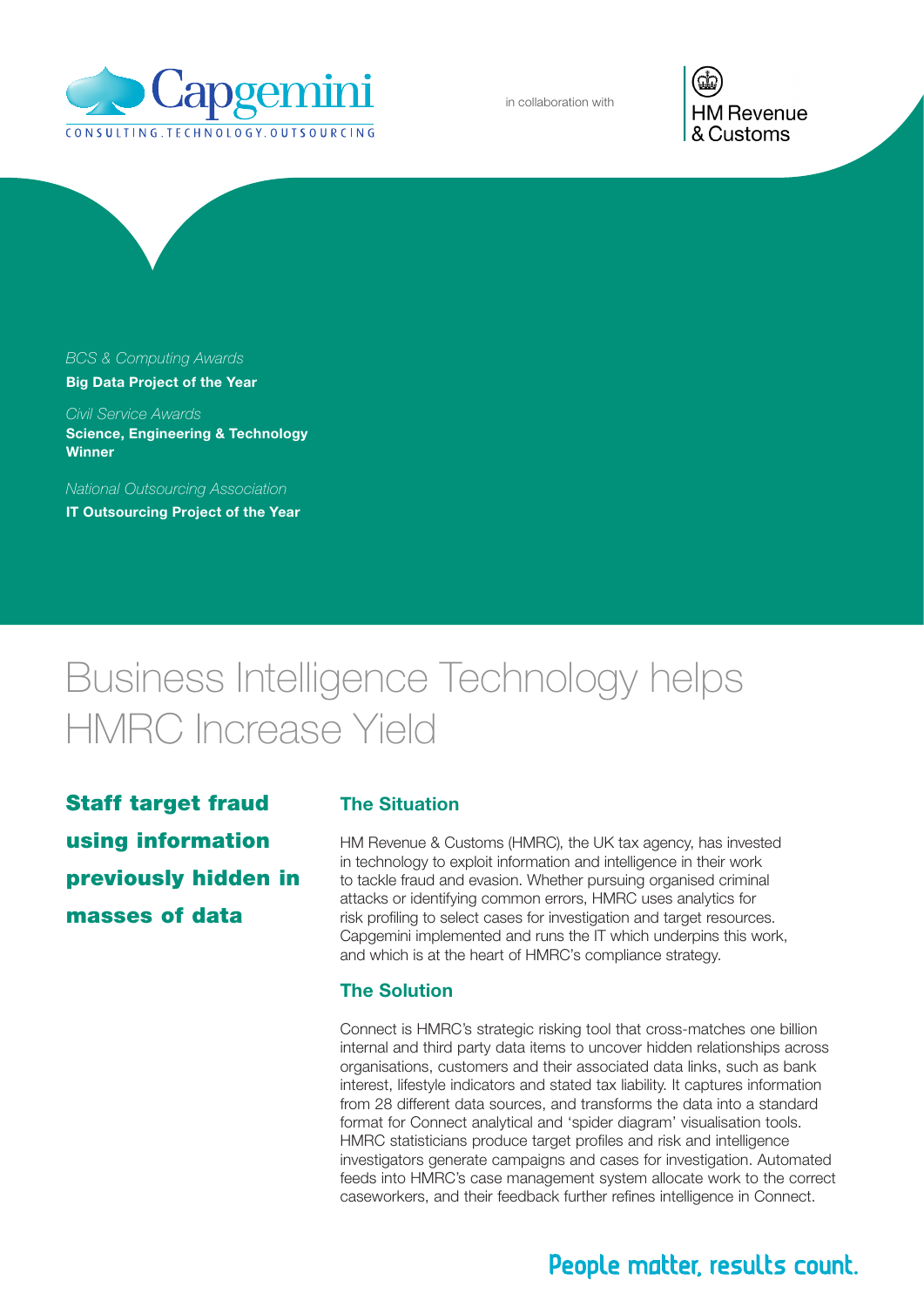### The Results

Connect has enabled an increasing number of successful investigations and over £2.6 billion additional yield to-date. It lies behind the multidisciplinary units to investigate high-risk sectors, and it enables targeted campaigns which incentivise mass voluntary disclosures. Streamlined risk and intelligence operations are delivered by 40% fewer staff. Skilled staff concentrate on tackling aggressive evasion rather than correcting errors, which historically took too much time, and which is now tackled in other ways.

For the first time HMRC can see all the information they have about a taxpayer at the touch of a button. Connect highlights patterns in HMRC's rich reserves of taxpayer and third party data to find anomalies and commonalities so they can focus skilled resources on businesses, individuals and sectors that pose the highest risk of error, fraud and criminal activity. It produces in minutes what previously took months of research, or was simply not possible to do manually or on a volume basis. HMRC is one of the first organisations to use bulk data analytics and visualisation technology to combat tax evasion in this way.

#### How HMRC and Capgemini Work Together

Capgemini manages a partner Ecosystem for HMRC, and we encourage proposals for innovative new solutions to address business challenges. We worked with Detica to showcase their advanced analytical capability at an Ecosystem event. This was an opportunity for enforcement and compliance executives to look at the technology, understand how the insurance industry was using it to tackle fraud, and discuss how it might apply to HMRC. We then worked together with HMRC and Ecosystem partners to gather requirements, and design and build a proof of concept.

HMRC's Connect pilot used Detica analytics tools to assess a subset of tax data for a single geographic region and to cross-reference information from new external data sources. The pilot showed a good return on investment, so it was extended to more tax regimes, which helped HMRC uncover more fraud. Staff found up to a fifth more Self Assessment cases for investigation compared to existing risk profiling techniques, and they used it to help prevent £330 million fraudulent VAT repayments. This established a strong business case to build a business intelligence solution to help transform the way HMRC staff detect and stop fraud and error.

The programme to industrialise Connect included HMRC's IT and compliance community, Capgemini for programme management, system and service integration, and our Ecosystem partners:

- Detica for the analytics toolset and whose consultants helped build data networks and business-led training
- SAS for data analysis and data mining products and tools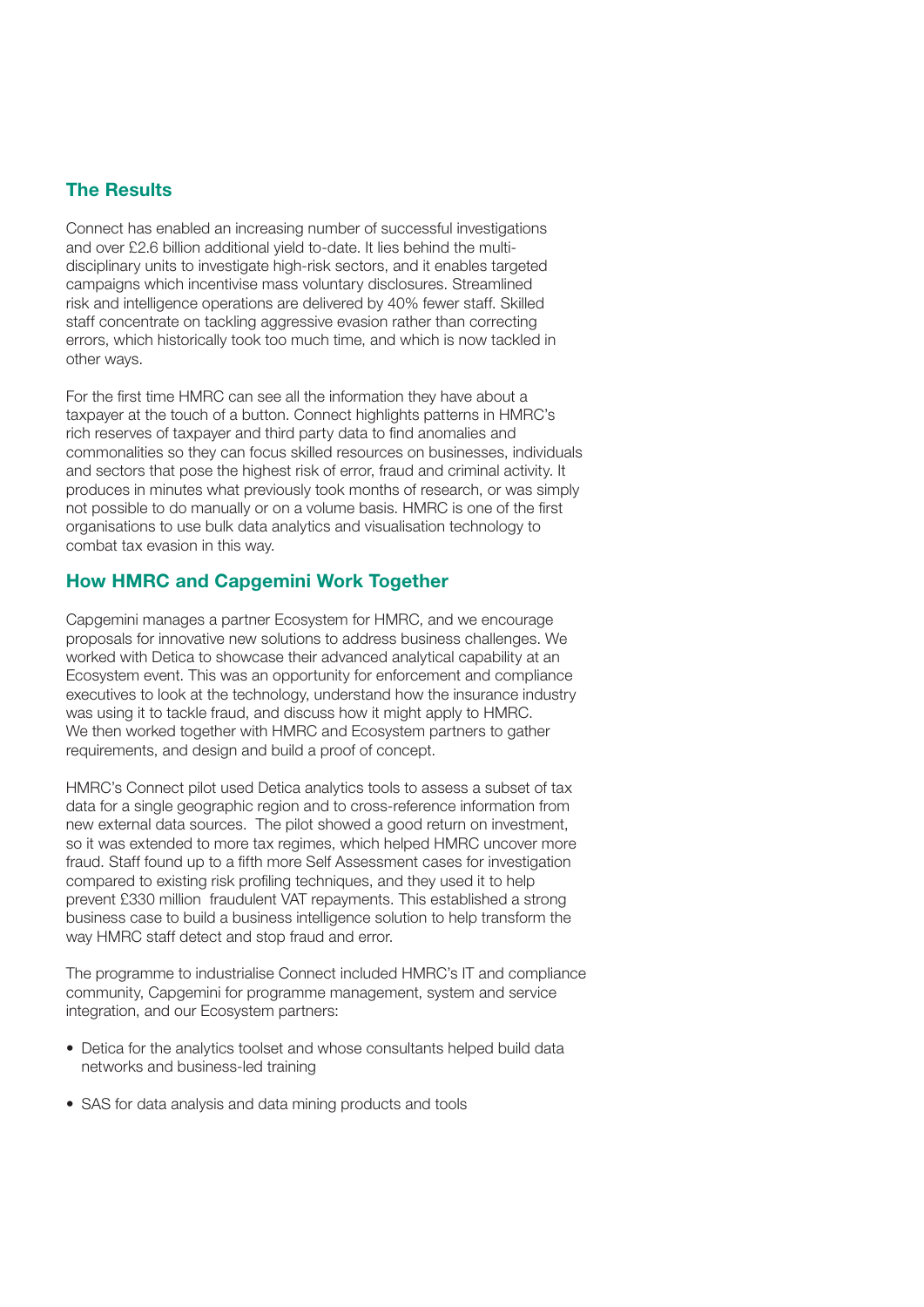From the start of industrialisation it was clear that staff needed to work with Connect to understand its huge potential, and to help address this business and multi-IT partner teams co-located to deliver the change. Previously identifying potential fraud was largely manual and involved analysing spreadsheets of data from individual tax regime systems. Analysts often perceived that IT tools would be too crude to give useful insights, so their role applying their own intelligence and experience to refine Connect was vital to creating an effective, easy to use solution. Investigators and caseworkers reviewed the visualisation tools to agree how the spider diagram of economic activity they uncover is displayed to help them focus on the right questions to start enquiries.

The technical delivery of Connect was phased to deliver the biggest returns to the largest number of users first.

- Phase 1 Integrated Compliance Environment (ICE) graphical analytical tool and infrastructure to provide risk and intelligence analysts and tax investigators with technology to follow threads of information and highlight anomalies in stated tax liability. 'Spider diagram' functionality provides visual representation of the customer and their associated data links such as addresses and telephone numbers, bank interest, income and lifestyle. Users can quickly identify potential compliance and fraud risks and present complex relationships in a simple format, ready for further investigation.
- Phase 2.1 Analytical Compliance Environment (ACE) risk profile tools - provided technical analysts and statisticians the tools to interrogate and risk profile large volumes of data. They create profiles based on key risks identified within the data and are used regularly to produce a target population for investigation. These profiles are maintained and adapted to reflect changes in customer behaviour.
- Phase 2.2 Interface between ACE and HMRC's strategic case management system - delivered automated feeds from ACE into the case management system which assigns, manages and monitors work for 15,000 caseworkers. It centralises case-related information and allocates work to the correct staff so HMRC has a single view of the status of work across teams. Caseworkers input their feedback into Connect to further refine intelligence.
- Phase 3 Data Acquisition and Networking (DAN) was the largest, most technically challenging project within the Industrialisation Programme. It captures millions of data items in different formats and transforms them into a structure that the corporate data warehouse passes to the analytical and visualiser applications, via the DAN environment. Data feeds include VAT related transactional data which is refreshed daily, annual Self Assessment returns, and information from third party suppliers via EDI, the internet and CDs. All data used is proportionate and appropriate in tackling the range of risks and issues that HMRC faces, and Connect has strong controls on movement of data.